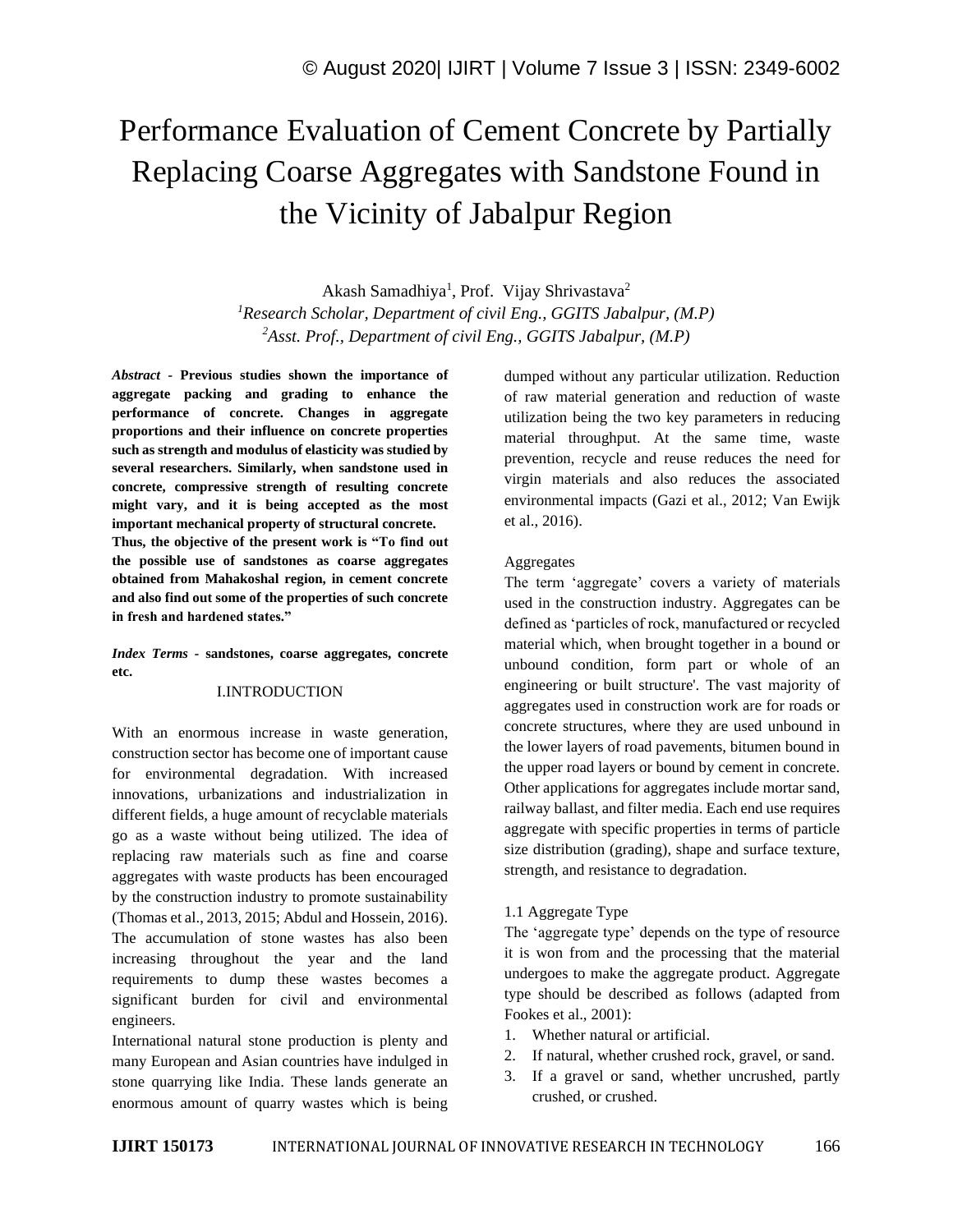- 4. If a gravel or sand, whether land won or marine.
- 5. If recycled, this should be stated

## 1.2 Sandstone

Sandstones are a sedimentary type of rock which is composed of rock grains and silt- sized particles. They are of different types based on the geological property, elemental framework and most of the sandstones has quartz and feldspar due to the abundance of them in earth's crust. Being a widespread aggregate resource, sandstones are widely used in concrete construction around the world. The geological properties of sedimentary rocks are fairly diverse such as quartzite, arkose, subarkose and greywacke aggregate that may produce a range of hardened concrete properties. Therefore, it is important that the aggregate can be easily characterized to obtain predictable concrete properties. The factors influencing the strength of concrete are the amount and type of cement, w/c ratio, aggregate type and grading, workability of fresh concrete, mineral admixtures used, chemical additives, curing conditions and time, etc.

## II-LITERATURE REVIEW

Mohmmad Arif et al; 2018 deals with the durability properties of concrete containing sandstone slurry as a filler material. A significant quantity of sandstone slurry gets deposited, and their disposal problem becomes acuter. In order to utilize these wastes and to practice a sustainable construction, the ultimate solution is to use these types of sandstone slurry in concrete. Since durability plays an enormous role in maintaining the infrastructure for years,

Ali Ergün 2011 describes the procedures and results of a laboratory investigation of mechanical properties carried out on the concrete specimens containing diatomite and WMP as partial replacement of cement in concrete. The laboratory work essentially consists of characterization of the raw and waste materials, preparation of concrete specimens with diatomite and WPM in different ratios by weight as replacement for cement and a super plasticizing admixture to reduce water demand and compression and flexural tests of the specimens.

Sandstones vary in composition and consequently when used in concrete as aggregate may cause different concrete strengths. However, there are few data about correlating the effects of different sandstone aggregates. In the work carried out by M. Yılmaz and A. Tug˘rul highlighted some mechanical aspects concerning the use of different sandstones as concrete aggregate. The sandstone samples were first tested to determine their petrographic characteristics and aggregate properties.

Sanjeev Kumar et al; 2016 presents the results of experimental research to examine the suitability of quartz sandstone as a substitute for natural coarse aggregates in cement concrete. The quartz sandstone wastes were used in definite percentages and replaced for coarse aggregates from 0% to 100% at every 20% interval. The article presents with tests such as pull off strength, carbonation, sulphate attack, porosity and extended results of compressive strength, flexural strength.

## III-RESEARCH METHODOLOGY

With an enormous increase in waste generation, construction sector has become one of important cause for environmental degradation. With increased innovations, urbanizations and industrialization in different fields, a huge amount of recyclable materials go as a waste without being utilized. The idea of replacing raw materials such as fine and coarse aggregates with waste products has been encouraged by the construction industry to promote sustainability. The accumulation of stone wastes has also been increasing throughout the year and the land requirements to dump these wastes becomes a significant burden for civil and environmental engineers.

# 3.1 Material properties and sample preparation

Cement: Ordinary Portland cement grade 43 as per BIS: 8112-1989 as used in this experimental study. Normal Consistency of this cement is 26%. Initial setting time is 120 min and final setting time is 260 min (4 h 20 min).

Quartz sandstone: Quartz sandstone is used as a filler material. Quartz sandstone coarse aggregates of sizes 10 mm size with a fineness modulus of 6.12 and 20mm size with a fineness modulus of 7.11 were used as the partial replacement for coarse aggregates with an average specific gravity of 2.45. The fineness modulus is an index number which represents the mean size of the particles. Coarse aggregates, 10 mm size (fineness modulus 6.08) and 20 mm size (fineness modulus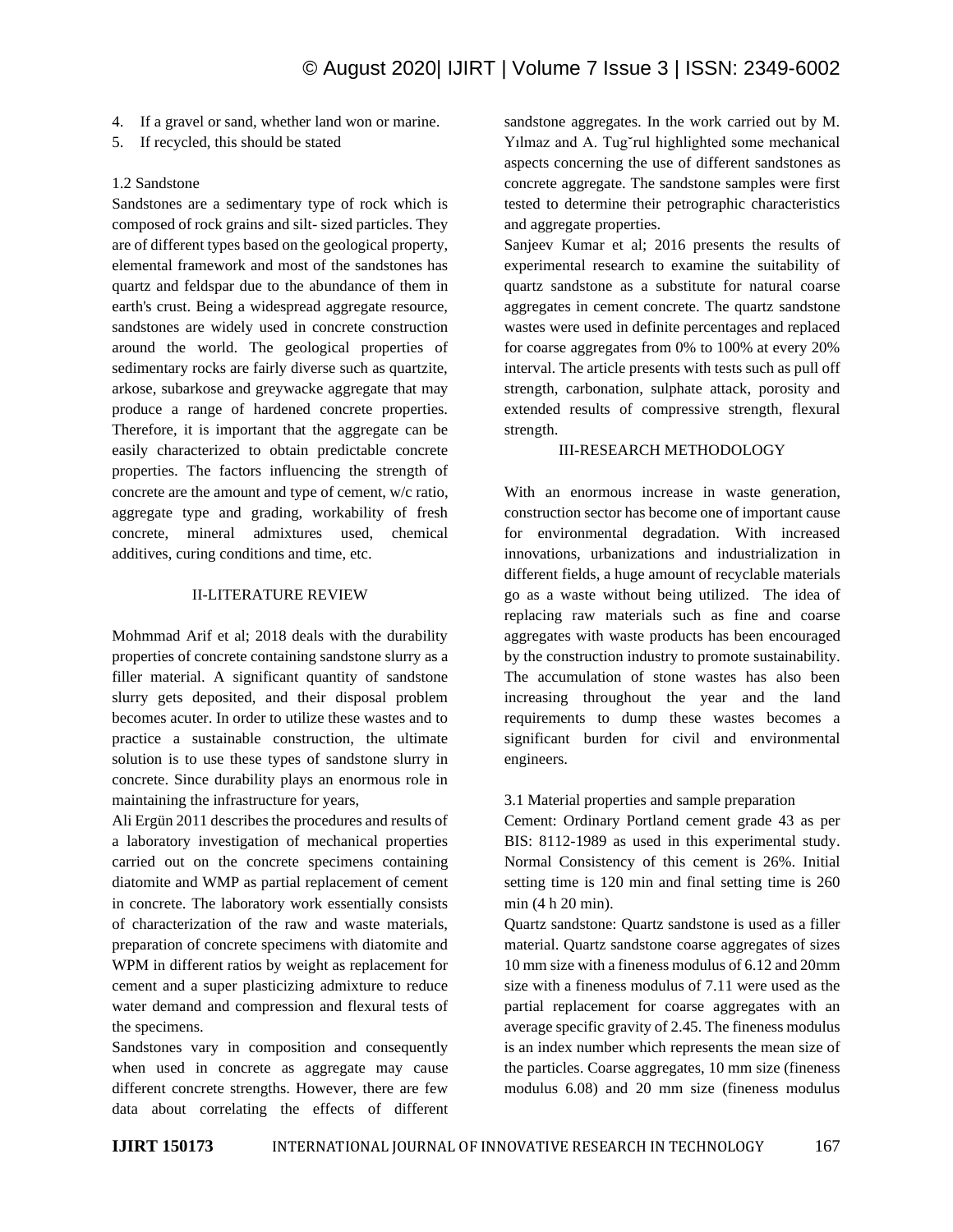7.22) crushed stone were used as coarse aggregates with an average specific gravity 2.60.

The quartz sandstone was obtained from PVS Infraresources Pvt. Limited, Damoh. The property of the sandstone has been given:

Table 3.1 Properties of quartz sandstone waste obtained from PVS Infra-resources Pvt. Limited, Damoh

| Properties of quartz sandstone waste obtained from PVS Infra-resources Pvt. Limited,<br>Damoh |                               |       |                          |  |  |  |  |  |
|-----------------------------------------------------------------------------------------------|-------------------------------|-------|--------------------------|--|--|--|--|--|
| <b>Technical Information</b>                                                                  |                               | Value | Standard                 |  |  |  |  |  |
| Water Absorption (% by<br>weight)                                                             |                               | 1.89  | IS2386(P:3) 1963         |  |  |  |  |  |
| Specific Gravity, (g/cc)                                                                      |                               | 2.6   | IS2386(P:3) 1963         |  |  |  |  |  |
| <b>Moisture Content (%)</b>                                                                   |                               | 0.32  | SOP-KTRC-WI-Mech-<br>285 |  |  |  |  |  |
| <b>Soundness</b>                                                                              | (a) Sodium Sulphate (%)       | 2.33  |                          |  |  |  |  |  |
|                                                                                               | (b) Magnesium Sulphate<br>(%) | 2.46  | IS 2386(P:5) 1963        |  |  |  |  |  |



Figure 3.1 Quartz Sandstone used for the study



Figure 3.2 Sieve Analysis of Coarse and Fine Aggregates

# Preparation of test specimens

The mix design is designed in agreement with the Indian Standard Codes. The design concrete is of M40 grade as per the design standard of IS 10262:2010 with water cement ratio of 0.35, 0.4 and 0.45. To investigate the suitability of quartz sandstone as a substitute for coarse aggregates in concrete, a preliminary study involving compressive strength results for different gradation of combined aggregates were done individually for natural sandstone aggregates in concrete. The slump maintained in between 30-60mm for the water cement ratio considered for the design mix. Based on combined aggregate gradation, compressive strength of concrete containing both the aggregates (natural and quartz sandstone aggregates) are studied individually.

# 3.2 Testing of Materials

3.2.1 Fresh and hardened concrete properties

Average of two specimens were taken into account for each of test carried out. The load acting on the concrete specimens were increased gradually at the rate of 140 kg/sq cm/minute for compressive strength test. With the continuous increase in loading, the maximum load at which the concrete specimens failed was noted.



Figure 3.5 Specimens for Analysis



Figure 3.6 Curing of Specimens for Analysis



Figure 3.7 Crushing strength test of Specimens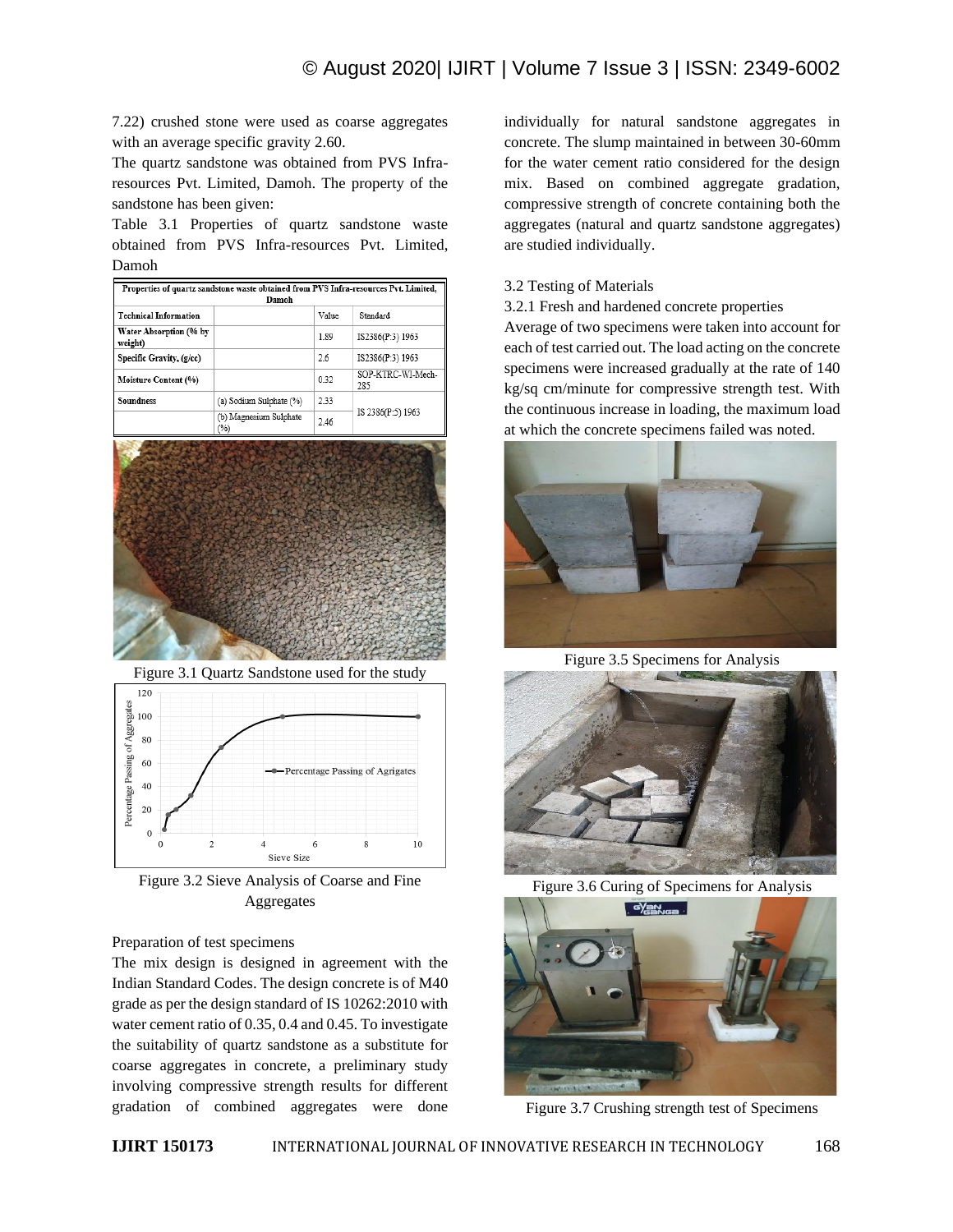## 3.2.2 Flexural Strength tests

A prismatic beam of concrete is supported on a steel roller bearing near each end is loaded through similar steel bearings placed at the third points on the top surface (2-point loading). Test details are described in BS EN 12390-5. Normative Annex A describes a method whereby the load is applied through a single roller at centre span (centre-point loading).

For two-point loading a constant bending moment is produced in the zone between the upper roller bearings. This induces a symmetrical triangular stress distribution along vertical sections (assuming elasticity) from compression above the neutral axis at mid-height to tension below the neutral axis.





Figure 3.8 (a) and (b) Flexural strength test of Specimens

## 3.2.3 Test for Water Absorption

ASTM C 642 (2006) standard specification was used for the testing. Three concrete samples of 100mm size were oven dried at 100°C and kept at room temperature for a day before the initial weights were tabulated. Concrete samples were kept in water for 48 h with 50 mm maintained as the free board. The specimens were uncrated, wiped with a clean fabric before the weight was catalogued. The water absorption values of concrete having different replacement levels of quartz sandstones were evaluated in comparison to that control concrete made solely from conventional coarse aggregates.

# 3.2.4 Durability

Environmental forces such as weathering, chemical attack, heat, freezing and thawing try to destroy concrete. The period of existence of concrete without getting adversely affected by these forces is known as durability. Generally dense and strong concretes have better durability. The cube crushing strength alone is not a reliable guide to the durability. Concrete should have an adequate cement content and should have low water cement ratio.

#### IV-RESULT ANALYSIS

#### 4.1 General

When sandstones are incorporated into concrete, several property changes occur due to its porosity, presence of clay and carbonate. The following results have been carried out after the analysis.

## 4.2 Results for various tests

4.2.1 Fresh and hardened concrete Properties

The density of fresh and hardened concrete with increase in level of sandstone replacement is given in Table 4.1-4.3 for water cement ratio 0.35, 0.4 and 0.45 respectively along with mixture proportions.

Table 4.1 Mixture proportions and properties of fresh concrete for the water-cement ratio of 0.35

| xilxture proportions and properties of fresh concrete for the water-cement ratio of 0.35 |                                                        |       |       |       |       |       |       |  |
|------------------------------------------------------------------------------------------|--------------------------------------------------------|-------|-------|-------|-------|-------|-------|--|
| Ingredients (in kg/m3)                                                                   | Percentage replacement of total aggregate by sandstone |       |       |       |       |       |       |  |
|                                                                                          | $\overline{0}$                                         | 5     | 10    | 15    | 20    | 25    | 30    |  |
| Cement                                                                                   | 537                                                    | 537   | 537   | 537   | 537   | 537   | 537   |  |
| Water                                                                                    | 201                                                    | 201   | 201   | 201   | 201   | 201   | 201   |  |
| Fine Aggregate (kg/m3)                                                                   | 922                                                    | 922   | 922   | 922   | 922   | 922   | 922   |  |
| Coarse Aggregate (kg/m3)                                                                 | 822                                                    | 780.9 | 739.8 | 698.7 | 657.6 | 616.5 | 575.4 |  |
| <b>Quartz Sandstone Aggregate</b>                                                        | $\overline{0}$                                         | 41.1  | 82.2  | 123.3 | 164.4 | 205.5 | 246.6 |  |
| <b>Admixture</b>                                                                         | 1                                                      | 1.05  | 1.1   | 1.15  | 1.15  | 1.1   | 1.2   |  |
| <b>Compaction Factor</b>                                                                 | 0.9                                                    | 0.9   | 0.89  | 0.89  | 0.88  | 0.87  | 0.87  |  |
| Density                                                                                  | 3300                                                   | 3225  | 3210  | 3195  | 3180  | 3170  | 3150  |  |